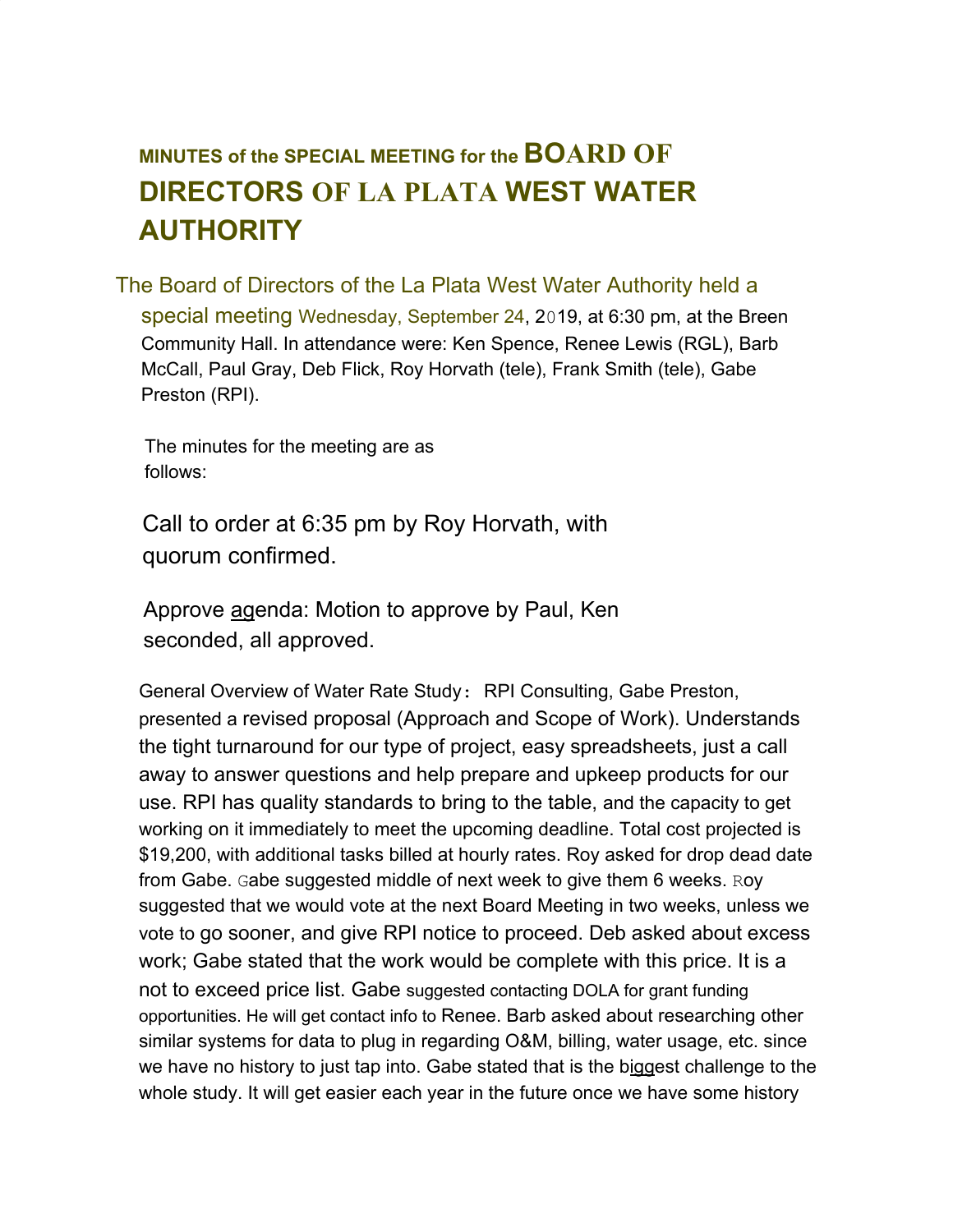logged. Gabe left meeting. Roy stated we heard back from Scott Thomas at CRW*A*, but their service is not comparable to RPI's plan of attack, and it doesn't include a report at the end. EFN, Tom Roberts, has not gotten back with Roy. Paul asked about reasons from Renee why to not go with a firm from the front range. Renee stated locality and familiarity are key factors. Well use research for our area will be important that Gabe slightly touched on for water usage estimates. Frank asked if this is a reimbursable expense from USDA. Mardi stated not with USDA, but we could maybe go with local grant funding opportunities if we hit the cycle correctly. Paying for the study is a big concern, but members are in support of hiring RPI based on future considerations. Renee stated we will have a better idea of funds available at the October board meeting to be able to tap into reserves, but Mardi sees it as a priority in the budget.

This item will be on the agenda for the October board meeting.

Amendments to general manager contract: Changes were emailed to board members by Renee to include transition to acquire B & W documents, getting familiar with the customer base, communications with the community and the contractor, and other items. **A motion** was made by Ken to amend the contract for RGL Consulting as general manager as presented; Paul seconded; all approved. No tribal members were in attendance during this open session section of the meeting.

Executive session for discussion on contract negotiations and possible meter extensions entered at 7:52pm with a **motion m**ade by Mardi; seconded by Ken; all approved. Executive session ended at 9:00pm.

No further actions were taken.

Adjourned at 9:04 with a motion by Ken; second by Deb; all approved.

**Submitted** by:

Bucall